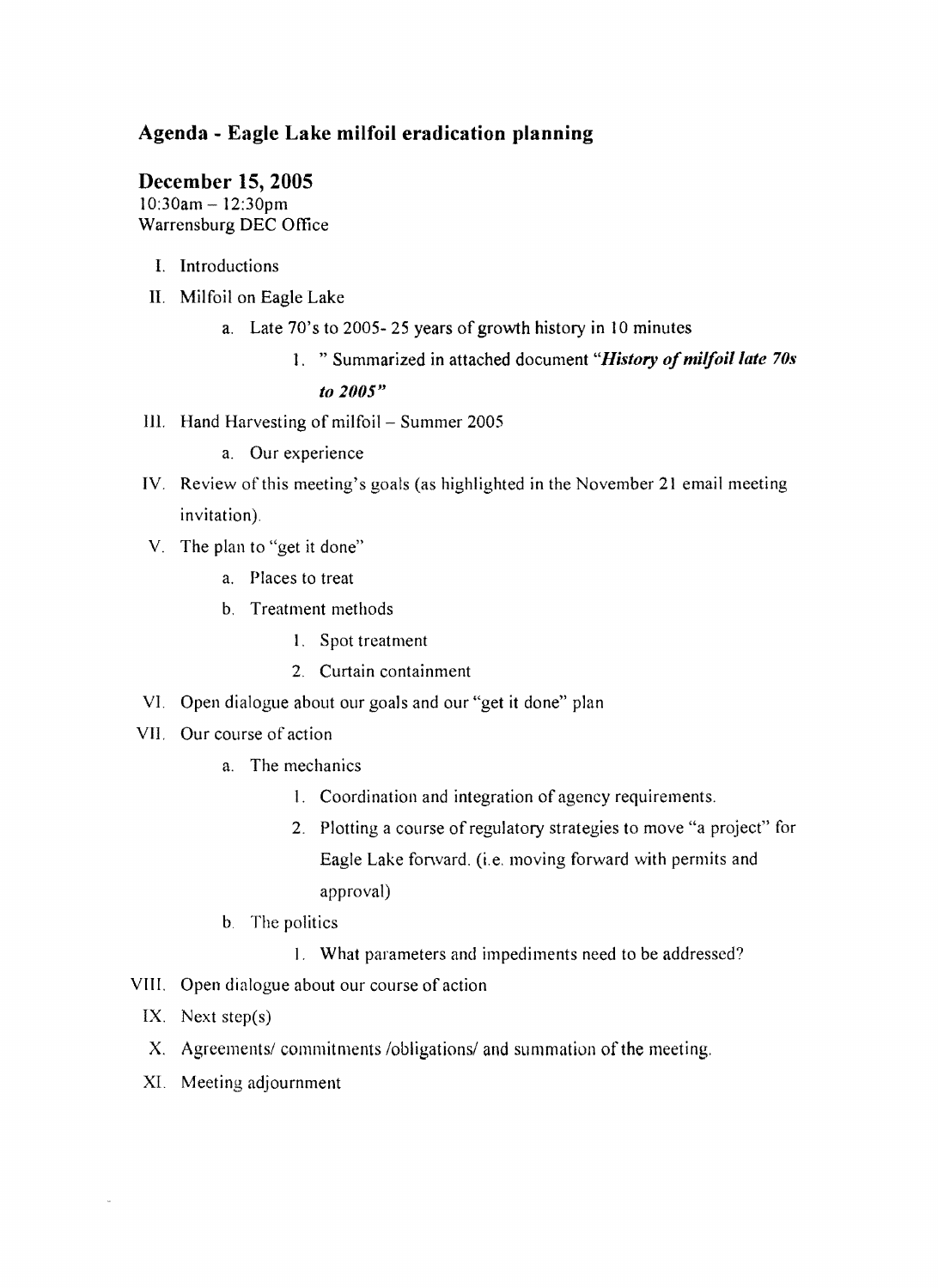# **History of milfoillate 70s to 2005**

The following list describes the activities that the Eagle Lake Property Owner's have participated in from the late 1970' to 2005.

It was prepared by Rolf Tiedemann and was submitted to the NYS Invasives Species Task Force as part of the background requirements to this activity.

1. What success story has your organization had involving aquatic invasives? What have been the failures?

We have a supportive and active property owner's organization that has been in existence since 1907 to monitor and protect the water quality of Eagle Lake. (E.L.)

- Officially identified Eurasian Water Milfoil in Eagle Lake, late 1970's.
- Collaborated with the LGA to brainstorm control methods that lead to the establishment of COLAM.
- Worked with COLAM on the registration of the herbicide SONAR.
- Completed a Town funded study of the plant diversity and Milfoil distribution on E.L.
- Selected by SePro and COLAM as a demonstration site for the first application of Sonar in NYS and as a whole lake treatment inside the Blue Line.
- Sought and received several small Member Item and DOS grants to cover some of the costs associated with the permitting of the demonstration project.
- Completed a site-specific environmental impact study on the various control methods available at the time, including the application of Sonar. Sonar was considered at the time to be the most cost effective and environmental friendly approach.
- Completed an on-site septic system survey of over 80% of the E.L. septic systems and found none failing or contributing nutrients to the lake.

/.1'5

 $b_{\mathcal{P}_{\mathcal{P}_{\mathcal{P}}}}$ 

- Solicited E.L. property owners to see what their willingness to help pay for the implementation of Sonar would be. Received pledges in the  $$10,000 - $15,000$  dollar **for ange.** The set of the set of the set of the set of the set of the set of the set of the set of the set of the set of the set of the set of the set of the set of the set of the set of the set of the set of the set of • Solicited E.L. property owners to see what their willingness to help pay for the implementation of Sonar would be. Received pledges in the \$10,000 - \$15,000 dollar range.<br>• Sought and received some funding, (as matching
- Sought and received some funding, (as matching funds from other sources), as a Member Item for the implementation portion of a Sonar project.
- Development Act (WRDA), co-authored by Congressman Sweeney, providing , funding for the Army Corps of Engineers to study the Milfoil problem in E.L.
- Attended various local and national conferences to further our knowledge and to seek help with Milfoil and its control.
- Have established an open dialog between various local, state and national leaders.
- Participated in several ARC meetings, sponsored by NYS DEC, APA, NYS DOS, and several other interested parties, addressing the issues of invasives in the Adirondacks, early 2001 - 2002.
- Held annual ELPOI membership meetings and published membership newsletters to share the efforts of the ELPOI in the control of Milfoil and other activities.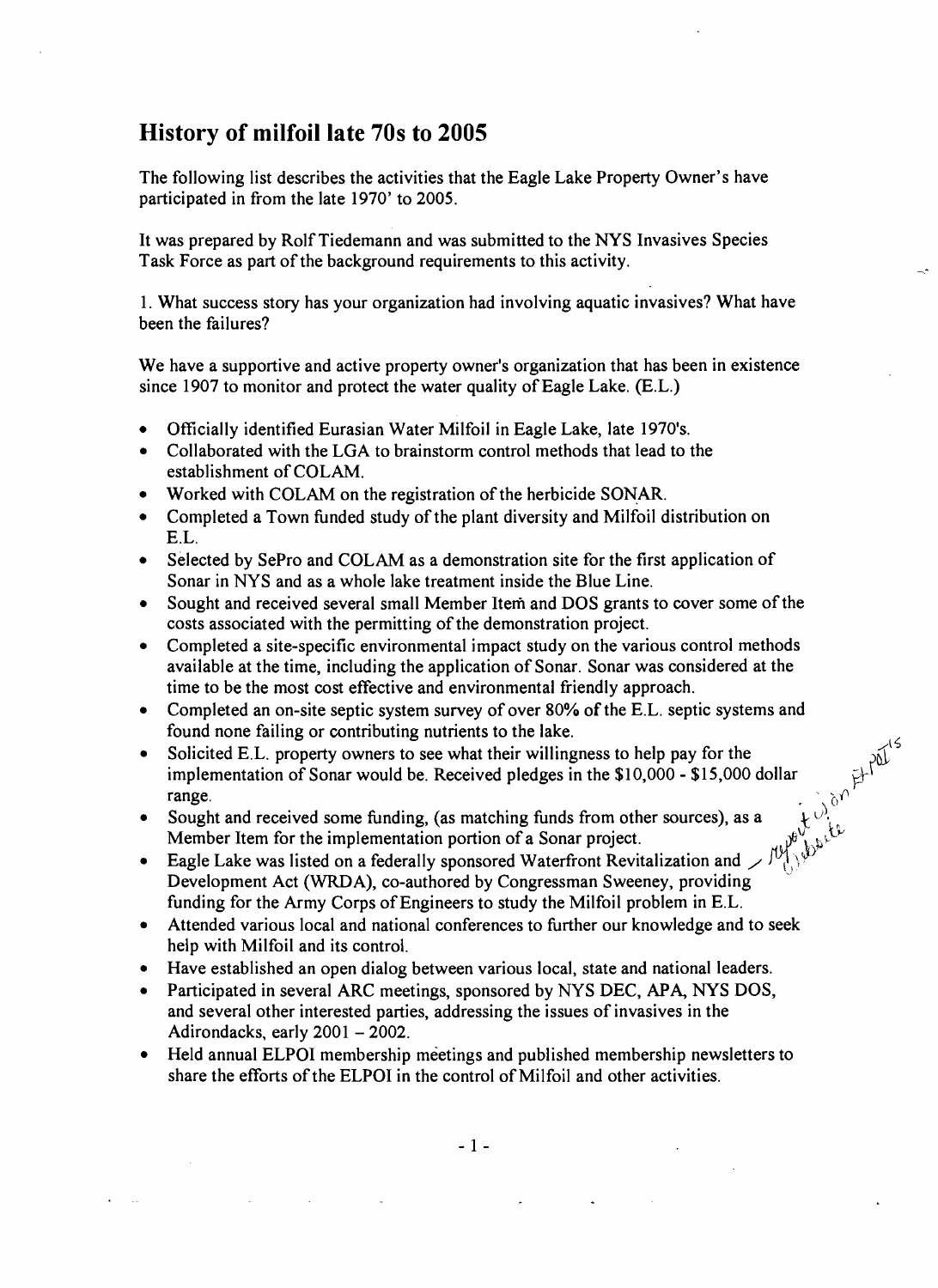- Coordinated the visit by the Army Corps of Engineers to survey Eagle Lake for Milfoil and completed the follow-up.  $\qquad \qquad \qquad \qquad \qquad$
- Provided samples of Milfoil to Bob Johnson at Cornell University, for study and subsequent finding of Acentria Moths.
- We are ongoing participants in the CSLAP water-testing program.
- Have completed self-supported water testing of E.L. water for over 30 years.
- Completed a whole lake GPS survey and mapping of the distribution of milfoil in E.L. in 2003.
- Rolf Tiedemann was asked by the APA to be on the Steering Committee for the development of APIPP.
- Have participated in the NYS Invasives species task force panel discussions.
- Have been active in the early and on going reviews of the Adirondack Invasives species document.
- 2005 Hand harvest/ non-jurisdictional permit application to APA is obtained and first hand harvesting is attempted.

While all of the above items are considered by the members of ELPOI to be great successes they are all wrought with failure as none of them worked to remove any Milfoil from the waters of Eagle Lake.

- The application of Sonar, while it is used outside the blue line, is NOT permitted inside without possible excess restrictions and extra costs.
- The selection of E.L as a demonstration site never came to pass as a result of a lack of funding and Sonar was subsequently successfully used in other parts of the state.
- The DOS funding that was associated with our septic system testing was lost due to not being able to spend it on its original purpose.
- The Army Corps of Engineers visit produced a report that indicated that Eagle Lake was not fit for their mission, but that milfoil was an issue for the lake.
- The dialog between ELPOI and others has shown great concern on everyone's part but no one has the ability to step up and provide the needed control funding or the specific ability to say "Do-It".
- An application to the APA by the Lake George Association for the use of Sonar was denied after great expenses of time and money, disillusioning the ELPOI from trying its own application for the same. The ELPOI has since decided to try to pursue the less effective and more costly method of hand harvesting to control some ofthe milfoil patches in Eagle Lake.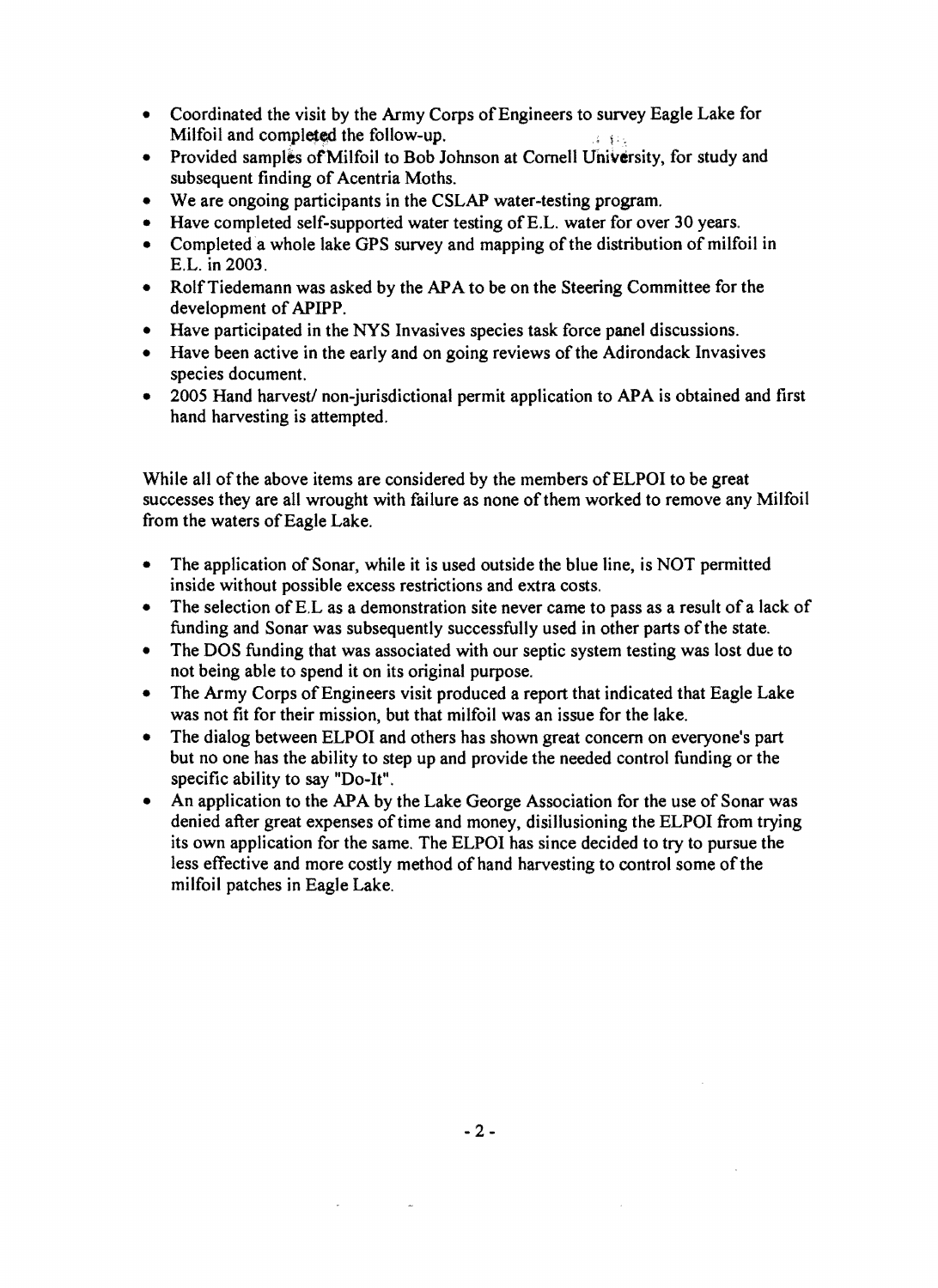# Goals - Eagle La ke milfoil eradication planning

#### December 15, 2005

I have several goals for us at the meeting and all though I have stated them in my attached letter I am restating them here because I believe need to focus on them. They are:

- To seek approval and consensus that the herbicide Sonar should be used to treat large dense beds of milfoil in Eagle Lake.
- That hand harvesting, by both individual homeowners and divers, of isolated plants and the matting of minimally sized dense beds be continued as funds permit.
- That a herbicide treatment of Eagle Lake would be judged and evaluated using the same criteria that is used to judge any other lake in NYS.
- That any proposed permit application/process be kept as streamlined as possible to maximize timeliness and cost effectiveness of the intended treatment reducing the likeliness of Eagle Lake continuing to be a breeding ground for the further spread of Milfoil to other lakes.
- To demonstrate that we are all committed to the good stewardship of Adirondack Lakes and that we can work together through the process, methods and funding to start a cost effective eradication process of milfoil in Eagle Lake.
- To find additional sources of matching funds, or to find a way to leverage funds from the eradication grant without matching requirements, beyond private land/home owner donations, so that future work for eradication/ maintenance can be planned and completed. I believe our state, private and any currently proposed eradication matching funds that we can match will run out before the milfoil does.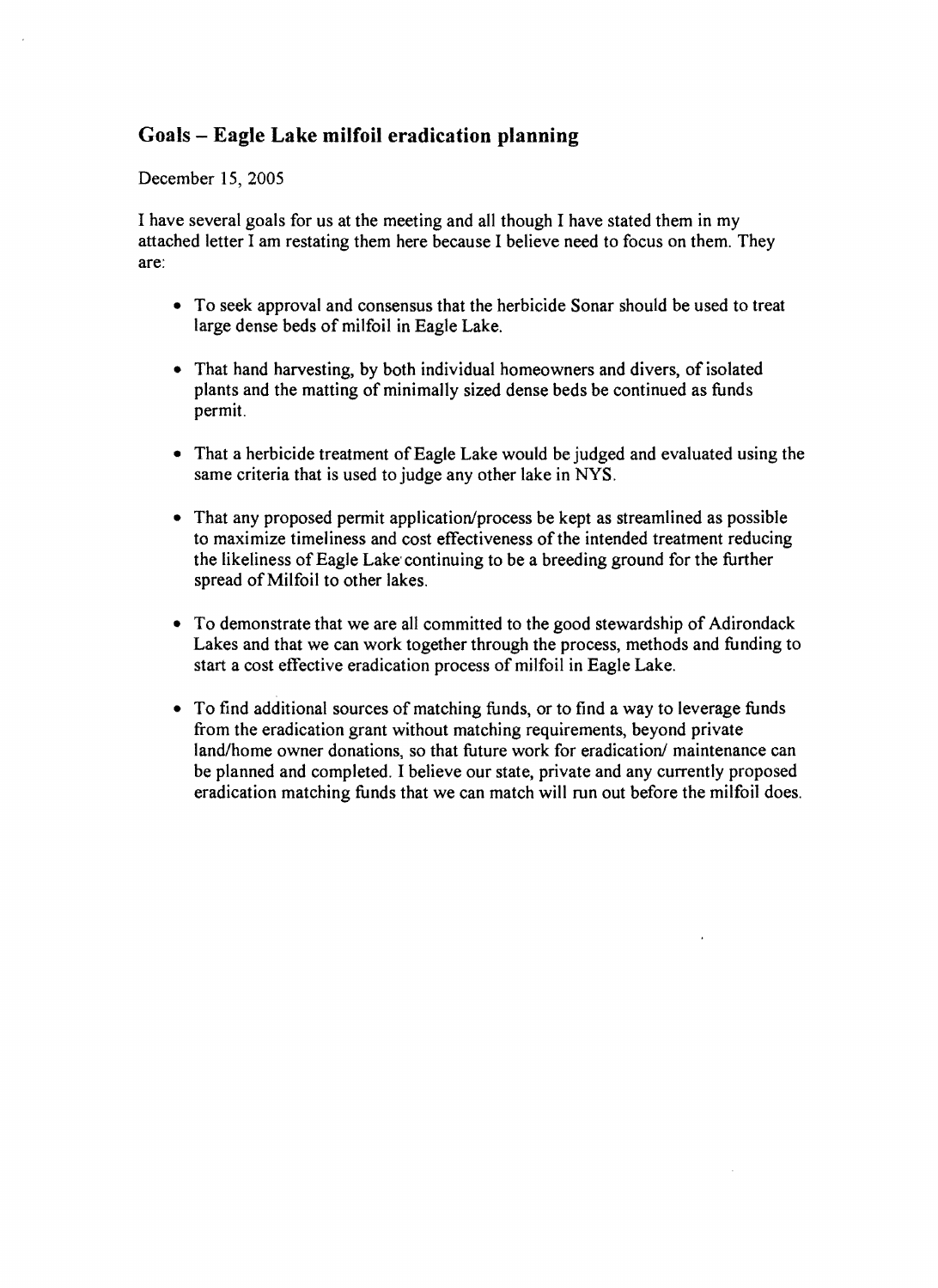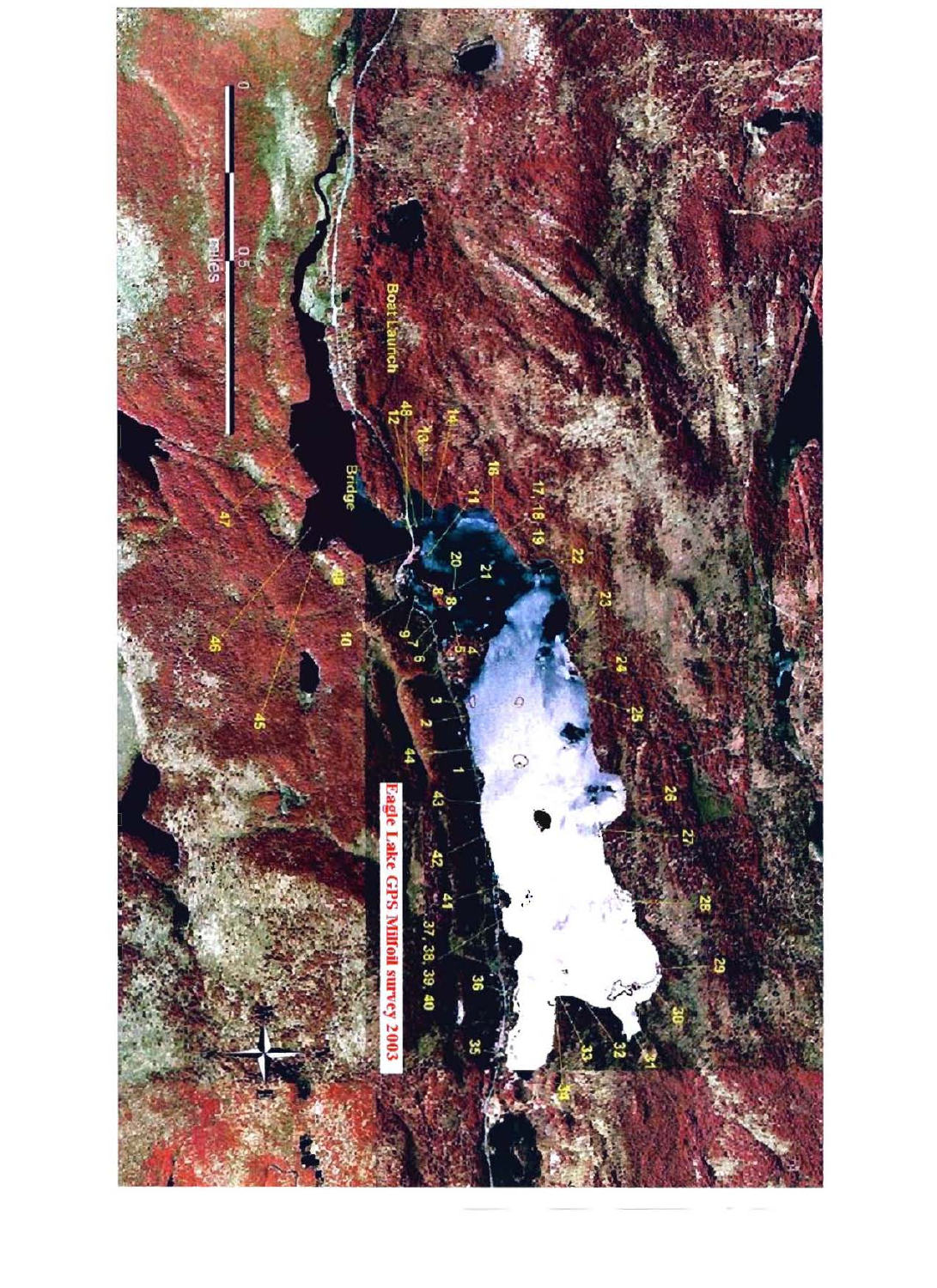# EALLE LAKE GPS milFoil Survey S;':;Jr1-1 *me*f<- tZ*00:J*

| Sorted By Patch Number                   |                         |                      |                   |
|------------------------------------------|-------------------------|----------------------|-------------------|
|                                          |                         | <b>Data Gathered</b> |                   |
|                                          |                         | Summer of 2003       |                   |
| <b>Patch Name</b>                        | Patch Number            | <b>Patch Size</b>    | <b>Patch Size</b> |
|                                          |                         | (in Acres)           | (in Square Feet)  |
| <b>East End of the Lake</b>              |                         |                      |                   |
|                                          |                         |                      |                   |
| Sunken Island                            | 1                       | 0.70807              | 30843.52920       |
| Middle of Lake 2                         | $\overline{2}$          | 0.27620              | 12031.27200       |
| Corner of Herd Point along 74            | 3                       | 0.27340              | 11909.30400       |
| <b>Herd Point</b>                        | 4                       | 0.07709              | 3358.04040        |
| <b>Between Fox Island and Burrough's</b> | 5                       | 0.05131              | 2235.06360        |
| Along 74 by Bouroughs                    | $\overline{\bf{6}}$     | 0.03708              | 1615.20480        |
| Along 74 across from Fox Island          | 7                       | 0.10630              | 4630.42800        |
| Along Fox Island South Side              | $\overline{\mathbf{8}}$ | 0.65090              | 28353.20400       |
| Between Fox Island, 74 and Zankales      | $\overline{9}$          | 0.02064              | 899.07840         |
| Zankales                                 | 10                      | 0.12120              | 5279.47200        |
| Along 74 by Cabins                       | $\overline{11}$         | 0.13240              | 5767.34400        |
| Causeway                                 | $\overline{12}$         | 0.03529              | 1537.36308        |
| Between Causeway and Causeway Cove       | 13                      | 0.66354              | 28903.80240       |
| <b>Causeway Cove</b>                     | 14                      | 0.10510              | 4578.15600        |
| Along Shoreline from 74 to Aldens        | 15                      | 0.00230              | 100.00000         |
| Along Shoreline from 74 to Aldens        | 16                      | 0.00230              | 100.00000         |
| Along Shoreline from 74 to Aldens        | $\overline{17}$         | 0.00230              | 100.00000         |
| Along Shoreline from 74 to Aldens        | 18                      | 0.00230              | 100.00000         |
| Along Shoreline from 74 to Aldens        | 19                      | 0.00230              | 100.00000         |
| Along North Shore of Fox Island          | 20                      | 0.00230              | 100.00000         |
| Along North Shore of Fox Island          | 21                      | 0.00230              | 100.00000         |
| Ore Bed Bay                              | 22                      | 0.00369              | 160.70000         |
| In Front of Barwigs                      | 23                      | 0.00230              | 100.00000         |
| <b>Between Barwig's and Emerich's</b>    | 24                      | 0.16860              | 7344.21600        |
| In Front of Emerich                      | 25                      | 0.00230              | 100.00000         |
| Between Tiedemann's and Patterson's      | 26                      | 0.00230              | 100.00000         |
| In Front of Anne Patterson's             | 27                      | 0.10940              | 4765.46400        |
| <b>Bewtween Knauss's and Steven's</b>    | 28                      | 0.59230              | 25800.58800       |
| In Front of Janie Steven's Boathouse     | 29                      | 0.17640              | 7683.98400        |
| In Front of Beach                        | $\overline{30}$         | 0.66530              | 28980.46800       |
| <b>Across Crown Point Bay</b>            | 31                      | 1.27700              | 55626.12000       |
| Harris Point                             | 32                      | 0.04566              | 1988.94960        |
| Harris Point 2                           | 33                      | 0.00230              | 100.00000         |
| <b>Harris Boathouse</b>                  | 34                      | 0.12120              | 5279.47200        |
| <b>Ti Bay</b>                            | 35                      | 0.24480              | 10663.48800       |
| Ti Bay 2                                 | 36                      | 0.36020              | 15690.31200       |
| Turtle Island                            | 37                      | 0.00230              | 100.00000         |
| Turtle Island 2                          | 38                      | 0.02542              | 1107.29520        |
| Turtle Island 3                          | 39                      | 0.01228              | 534.91680         |
| Turtle Island 4                          | 40                      | 0.00230              | 100.00000         |
| Kral                                     | 41                      | 0.09641              | 4199.61960        |
| <b>Charles Island</b>                    | 42                      | 0.00230              | 100.00000         |
| <b>Charles Island</b>                    | 43                      | 0.00230              | 100.00000         |
| <b>Clarence Waters</b>                   | 44                      | 0.01450              | 631.62000         |

 $\bar{\phantom{a}}$